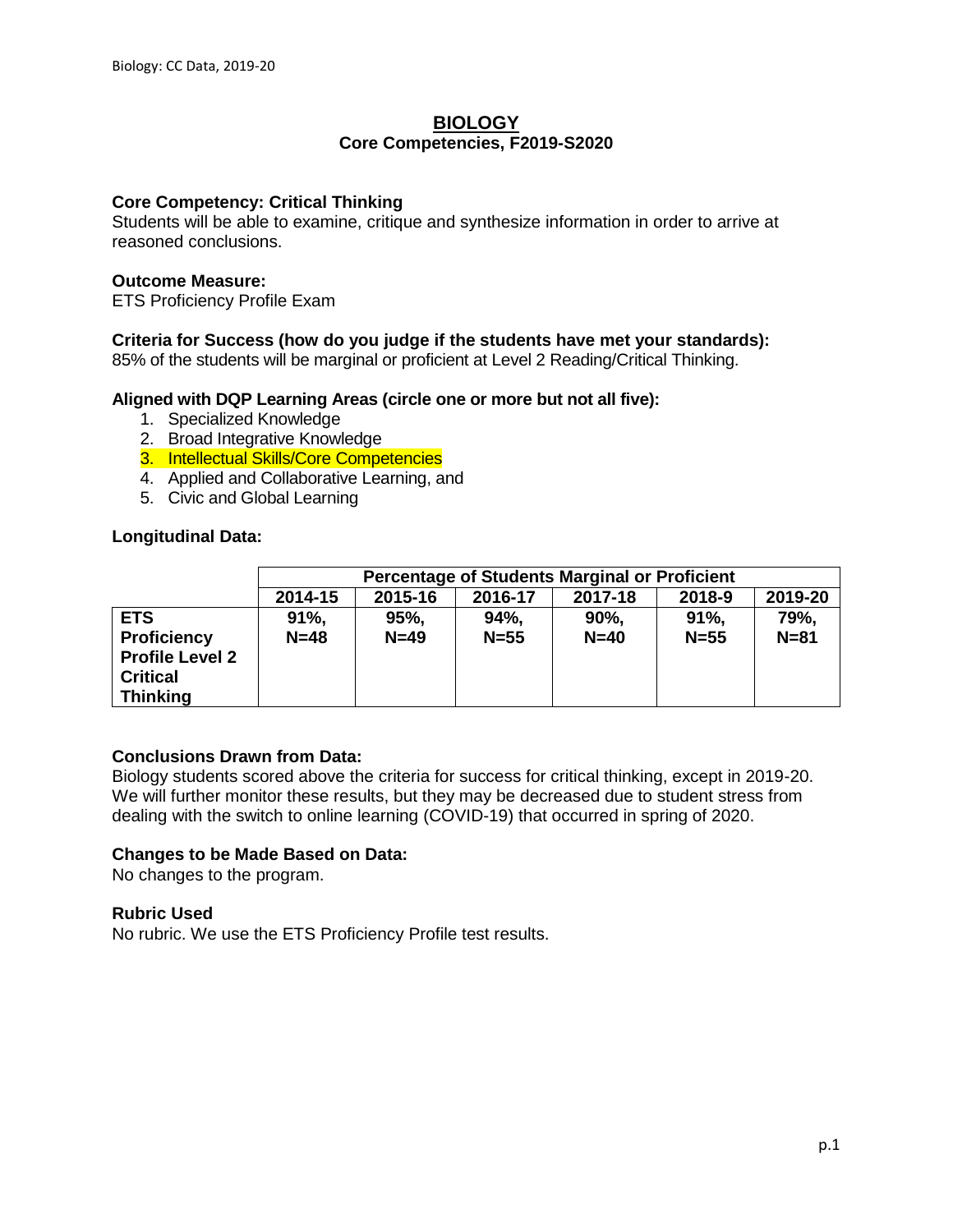# **Core Competencies**

## **Core Competency: Writing**

Students will be able to effectively express ideas and information to others through written communication.

## **Outcome Measure:**

ETS Proficiency Profile Exam

## **Criteria for Success (how do you judge if the students have met your standards):**

85% of the students will be marginal or proficient at Level 2 Writing.

## **Aligned with DQP Learning Areas (circle one or more but not all five):**

- 1. Specialized Knowledge
- 2. Broad Integrative Knowledge
- 3. Intellectual Skills/Core Competencies
- 4. Applied and Collaborative Learning, and
- 5. Civic and Global Learning

## **Longitudinal Data:**

|                        |                                                                | <b>Percentage of Students Marginal or Proficient</b> |          |        |          |          |
|------------------------|----------------------------------------------------------------|------------------------------------------------------|----------|--------|----------|----------|
|                        | 2019-20<br>2014-15<br>2015-16<br>2018-19<br>2016-17<br>2017-18 |                                                      |          |        |          |          |
| <b>ETS</b>             | 90%,                                                           | 96%,                                                 | 92%      | 85%,   | 86%,     | 84%,     |
| <b>Proficiency</b>     | $N=48$                                                         | $N=49$                                               | $N = 55$ | $N=40$ | $N = 55$ | $N = 81$ |
| <b>Profile Level 2</b> |                                                                |                                                      |          |        |          |          |
| Writing                |                                                                |                                                      |          |        |          |          |

## **Conclusions Drawn from Data:**

Biology students scored near or above the criteria for success for written communication.

## **Changes to be Made Based on Data:**

No changes to the program.

## **Rubric Used**

No rubric. We use the ETS Proficiency Profile test results.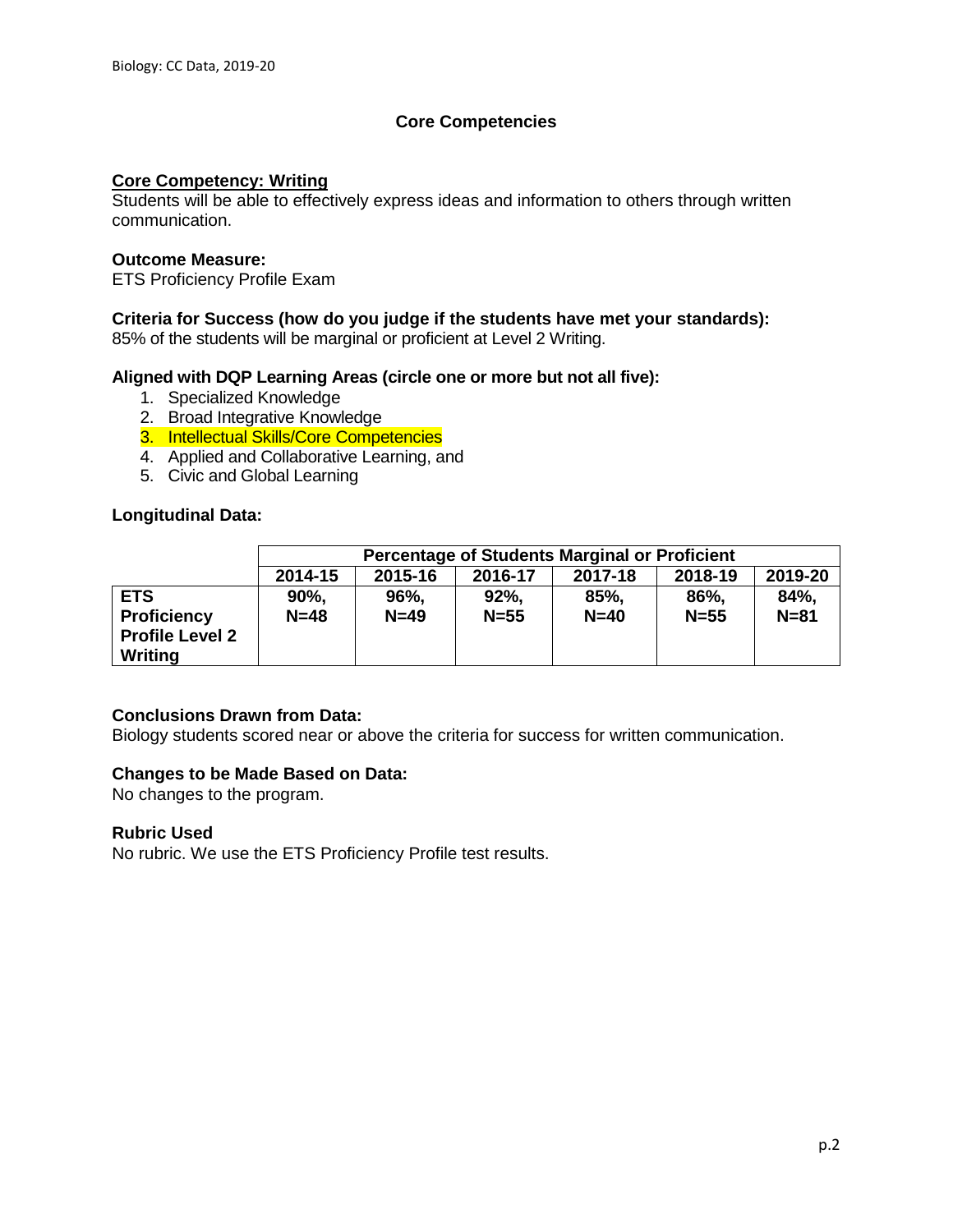# **Core Competencies**

## **Core Competency: Quantitative Reasoning**

Students will be able to solve problems that are quantitative in nature.

## **Outcome Measure:**

ETS Proficiency Profile Exam

## **Criteria for Success (how do you judge if the students have met your standards):**

90% of the students will be marginal or proficient at Level 2 Math.

## **Aligned with DQP Learning Areas (circle one or more but not all five):**

- 1. Specialized Knowledge
- 2. Broad Integrative Knowledge
- 3. Intellectual Skills/Core Competencies
- 4. Applied and Collaborative Learning, and
- 5. Civic and Global Learning

## **Longitudinal Data:**

|                                                                           | <b>Percentage of Students Marginal or Proficient</b>           |               |                   |                |                |                 |
|---------------------------------------------------------------------------|----------------------------------------------------------------|---------------|-------------------|----------------|----------------|-----------------|
|                                                                           | 2019-20<br>2014-15<br>2015-16<br>2018-19<br>2017-18<br>2016-17 |               |                   |                |                |                 |
| <b>ETS</b><br><b>Proficiency</b><br><b>Profile Level 2</b><br><b>Math</b> | 97%<br>$N=48$                                                  | 95%<br>$N=49$ | 100%,<br>$N = 55$ | 93%.<br>$N=40$ | 95%.<br>$N=55$ | 91%<br>$N = 81$ |

## **Conclusions Drawn from Data:**

Biology students scored above the criteria for success for quantitative reasoning.

# **Changes to be Made Based on Data:**

No changes to the program.

## **Rubric Used**

No rubric. We use the ETS Proficiency Profile test results.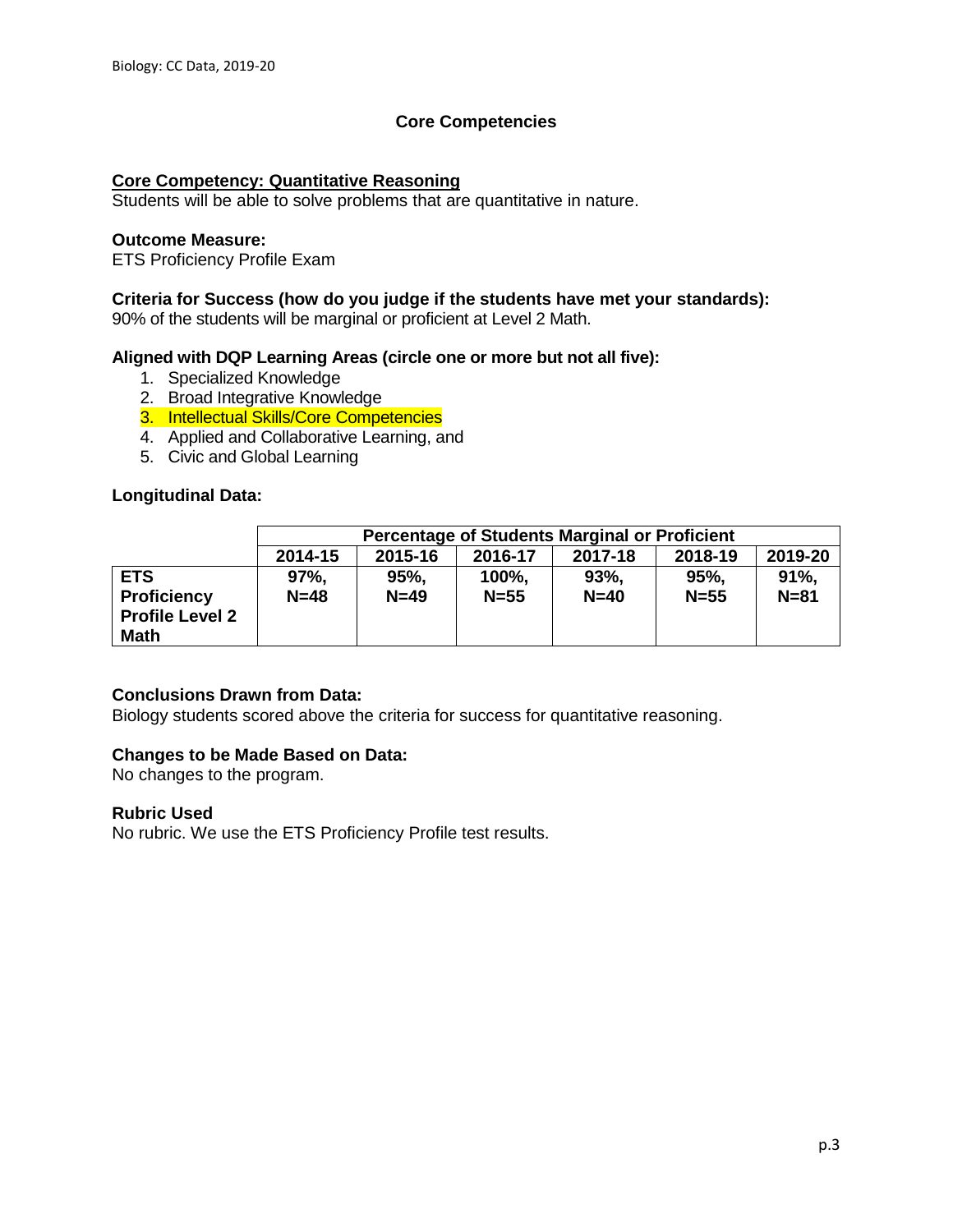# **Core Competency: Oral Communication**

Students will be able to present biological information orally.

**Outcome Measure:** Senior Seminar (BIO 4097) Signature Assignment: Bioethical Issue **Presentation** 

**Criteria for Success:** 80% of students will score at a level of 3 or higher in each skill area.

## **Longitudinal Data:**

|                                 | % of students achieving "3" or higher |              |  |  |
|---------------------------------|---------------------------------------|--------------|--|--|
| <b>Oral Communication Skill</b> | $2019, n=53$                          | $2018, n=38$ |  |  |
| <b>Command of Material</b>      | 100%                                  | 95%          |  |  |
| Organization                    | 100%                                  | 76%          |  |  |
| <b>Oral Presentation Skills</b> | 98%                                   | 100%         |  |  |
| Use of Presentation Tools       | 100%                                  | 97%          |  |  |

|                                 | % of students achieving "3" or higher |              |              |  |  |
|---------------------------------|---------------------------------------|--------------|--------------|--|--|
| <b>Oral Communication Skill</b> | $2017, n=46$                          | $2016, n=45$ | $2015, n=42$ |  |  |
| Organization                    | 89%                                   | 98%          | 100%         |  |  |
| Language                        | 96%                                   | 100%         | 98%          |  |  |
| <b>Delivery</b>                 | 89%                                   | 96%          | 83%          |  |  |
| Central message                 | 96%                                   | 100%         | 95%          |  |  |
| <b>Explanation of issues</b>    | 100%                                  | Not assessed | Not assessed |  |  |

# **Conclusions Drawn from Data:**

This competency was not measured in 2020 due to complications of COVID-19.

We changed the rubric in 2018 to be more aligned with the skills we want students to achieve. The Biology Department majors are performing well in most aspects of oral communication.

**Changes to be Made Based on Data:** No changes are necessary.

**Rubric used:** See attached rubric.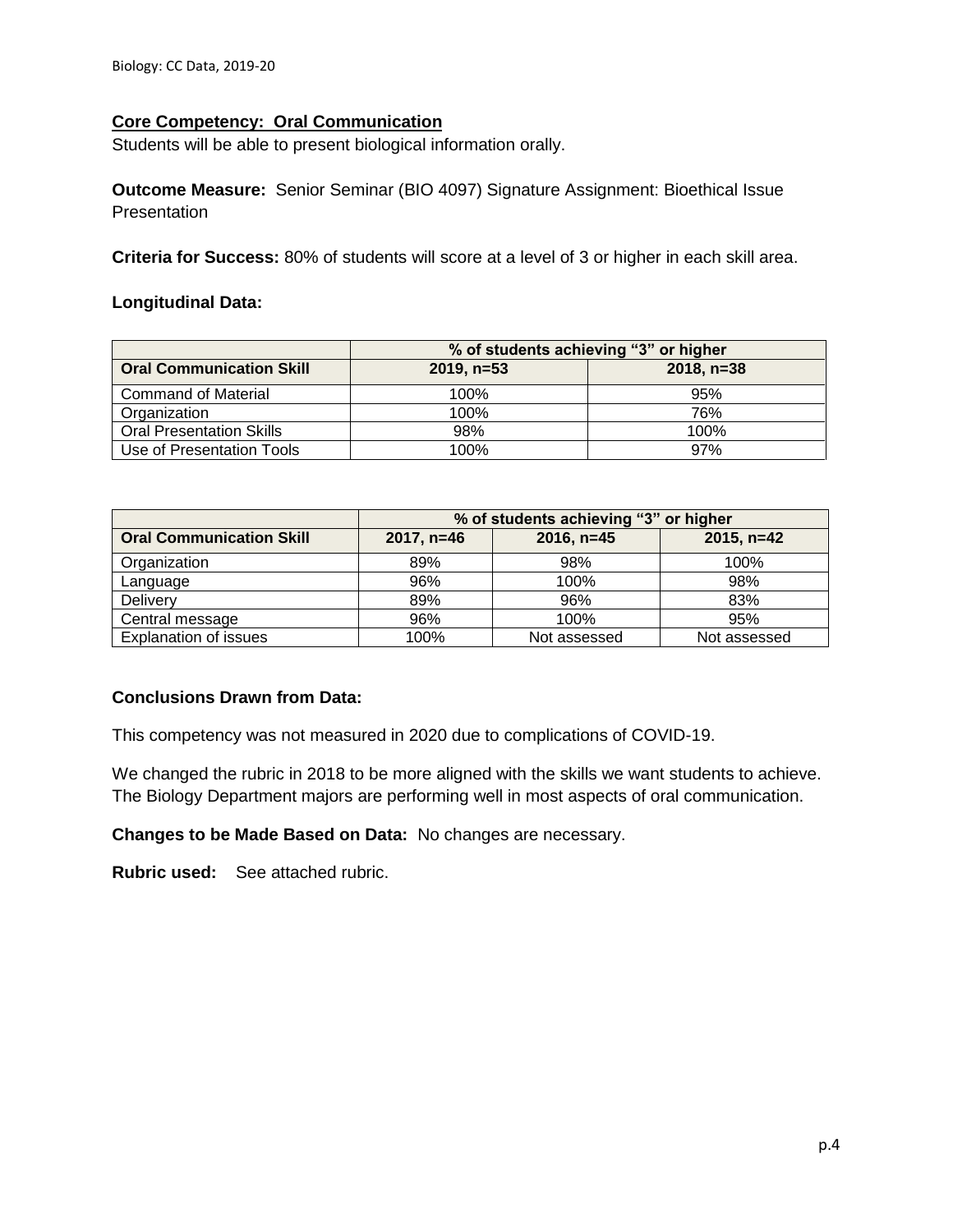# **Core Competency: Information Literacy**

Students will be able to use information effectively.

**Outcome Measure:** Senior Seminar (BIO 4097) Signature Assignments: Bioethical Issue Presentation and Science/Faith Position Paper

**Criteria for Success:** 80% of students will score at a level of 3 or higher in each skill area.

## **Longitudinal Data:**

| <b>Information Literacy Skill</b>        | % of students achieving "3" or higher |          |          |  |
|------------------------------------------|---------------------------------------|----------|----------|--|
|                                          | 2020                                  | 2019     | 2018     |  |
| Evidence (Oral assignment, annotated     | Not assessed                          | 96%,     | 92%,     |  |
| bibliography)                            | due to                                | $n = 53$ | $n = 37$ |  |
|                                          | complications of                      |          |          |  |
|                                          | COVID-19                              |          |          |  |
| Use information effectively (Essay       | 94%,                                  | 100%,    | 97%,     |  |
| assignment, information literacy rubric) | $n = 65$                              | $n = 53$ | $n=35$   |  |

| <b>Information Literacy Skill</b> | % of students achieving "3"<br>or higher |
|-----------------------------------|------------------------------------------|
|                                   | 2017, n=46                               |
| Evidence (Oral assignment,        | 83%                                      |
| critical thinking rubric)         |                                          |
| Evaluate Information (Oral        | 98%                                      |
| assignment, information           |                                          |
| literacy rubric)                  |                                          |
| Use information effectively       | 87%                                      |
| (Essay assignment,                |                                          |
| information literacy rubric)      |                                          |

**Conclusions Drawn from Data:** We changed the rubric in 2018 to be more aligned with the assignments. The Biology Department majors are performing very well in the area of information literacy.

**Changes to be Made Based on Data:** No changes to the program.

**Rubric used:** See attached portions of rubrics.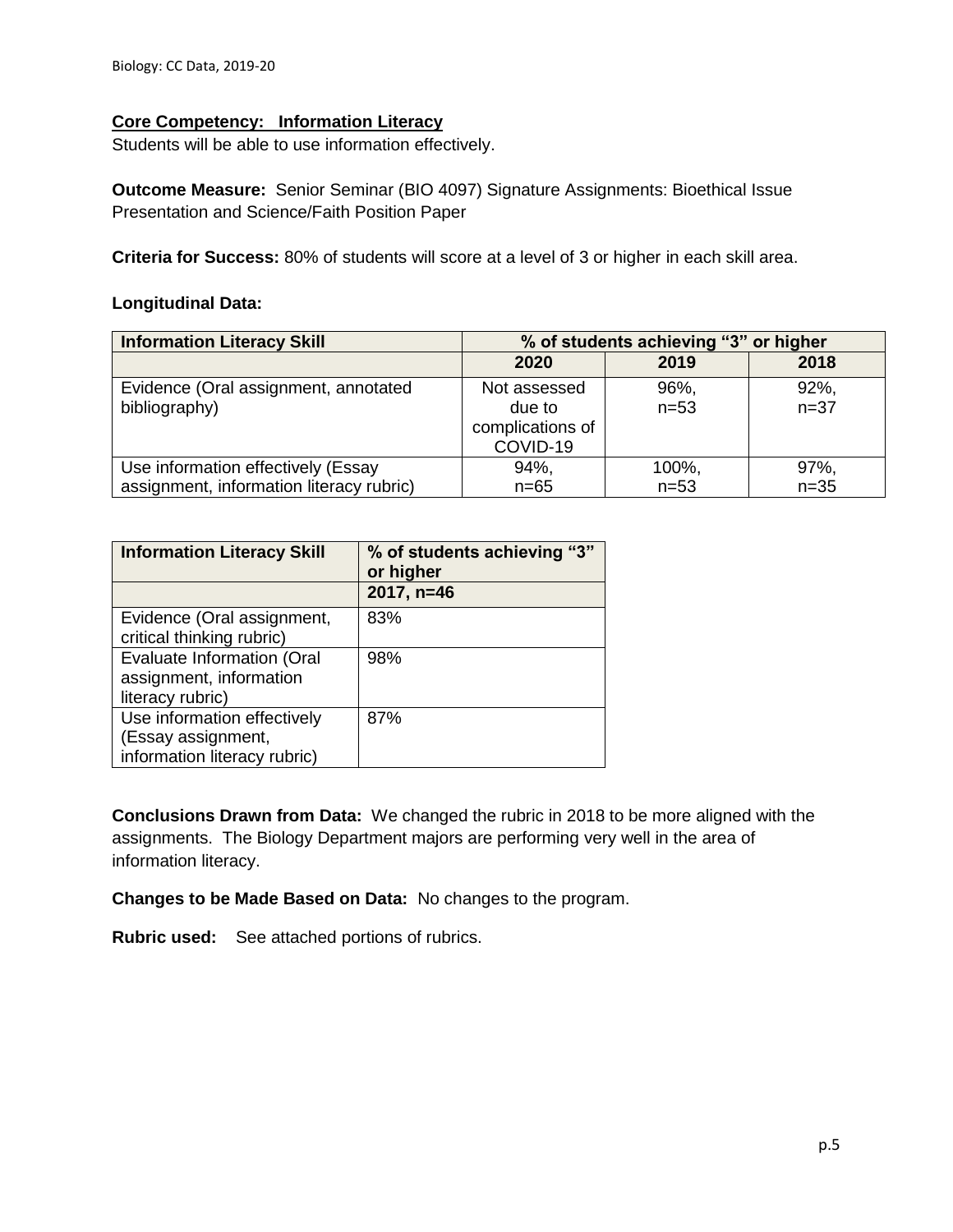# **BIO 4097 Bioethical Issue INDIVIDUAL Oral Presentation Assignment Grading Rubric (rev 1/2018)**

|                                       | Capstone 4                                                                                                                                                                                                                                                                                       | <b>Milestones 3</b>                                                                                                                                                                                                                                                                                        | <b>Milestones 2</b>                                                                                                                                                                                                                                                                                              | <b>Benchmark 1</b>                                                                                                                                                                                                                                                                                                                                      |
|---------------------------------------|--------------------------------------------------------------------------------------------------------------------------------------------------------------------------------------------------------------------------------------------------------------------------------------------------|------------------------------------------------------------------------------------------------------------------------------------------------------------------------------------------------------------------------------------------------------------------------------------------------------------|------------------------------------------------------------------------------------------------------------------------------------------------------------------------------------------------------------------------------------------------------------------------------------------------------------------|---------------------------------------------------------------------------------------------------------------------------------------------------------------------------------------------------------------------------------------------------------------------------------------------------------------------------------------------------------|
| Command of<br>background<br>material  | □ Issue/problem to be considered<br>critically was stated clearly and<br>described comprehensively, delivered<br>all relevant information necessary for<br>full understanding.<br><sup>D</sup> Excellent expansion on PPT slides.<br><sup>D</sup> Content appropriate for audience               | □ Issue/problem to be considered<br>critically was stated, described,<br>and clarified so that understanding<br>was not seriously impeded by<br>omissions.<br>□ Some expansion on PPT slides.<br><sup>D</sup> Partial content adaptation for<br>audience                                                   | □ Issue/problem to be considered<br>critically was stated but description<br>left some terms undefined,<br>ambiguities unexplored, and/or<br>backgrounds unknown.<br><sup>D</sup> No expansion of PPT slide content.<br>$\overline{\phantom{a}}$ Little content adaptation for<br>audience                       | □ Issue/problem to be considered<br>critically was stated without<br>clarification or description.<br><sup>□</sup> Dependent on notes.<br>$\Box$ Lacked content adaptation for<br>audience                                                                                                                                                              |
| Organization                          | Organizational pattern (specific<br>introduction and conclusion,<br>sequenced material within the body,<br>and transitions) was clearly and<br>consistently observable and was<br>skillful and made the content of the<br>presentation cohesive.                                                 | <sup>D</sup> Organizational pattern (specific<br>introduction and conclusion,<br>sequenced material within the<br>body, and transitions) was clearly<br>and consistently observable within<br>the presentation.                                                                                            | <sup>D</sup> Organizational pattern (specific<br>introduction and conclusion,<br>sequenced material within the<br>body, and transitions) was<br>intermittently observable within the<br>presentation.                                                                                                            | <sup>D</sup> Organizational pattern (specific<br>introduction and conclusion,<br>sequenced material within the<br>body, and transitions) was not<br>observable within the<br>presentation.                                                                                                                                                              |
| skills<br>Presentation<br><b>Oral</b> | <sup>D</sup> Clearly had practiced several times;<br>smooth transitions<br><sup>D</sup> Free of disfluencies (ah, uhm)<br>□ Was clearly heard in the room and<br>made and used inflection for<br>emphasis<br><sup>D</sup> Engaged audience through eye<br>contact<br>□ Presentation was 6-8 min. | <sup>D</sup> Had practiced but transitions are<br>not smooth<br><sup>D</sup> A few disfluencies (ah, um)<br>□ Could be understood most of the<br>time and used some inflection<br><sup>D</sup> Some engagement of audience<br>through eye contact<br><sup>D</sup> Presentation was 5-6 min. or 8-9<br>min. | <sup>D</sup> Had practiced presentation but<br>cannot verbally make transitions<br>between slides<br><sup>D</sup> Many disfluencies (ah, umh)<br>$\Box$ Was sometimes understood, and<br>used little inflection<br>$\Box$ Infrequent eye contact<br><sup>D</sup> Presentation was under 5 min. or<br>over 9 min. | <sup>D</sup> Clearly did not practice<br>presentation; Did not anticipate<br>content of next slide<br><sup>D</sup> Disfluencies (ah, umh, er) detract<br>from presentation<br><sup>D</sup> Could not be heard and/or spoke<br>in a monotone<br>□ Little audience awareness or eve<br>contact<br>□ Presentation too long or too<br>short to be effective |
| Presentation<br>Use of<br>Tools       | □ PPT background was matched to<br>content, legible font, seamless<br>transitions<br><sup>D</sup> Several graphics imbedded and all<br>were matched to topic<br>Appropriate and concise wording on<br>slides                                                                                     | <sup>D</sup> Appropriate PPT slide<br>backgrounds, transitions & font<br>$\Box$ Some graphics imbedded and most<br>or all were matched to topic<br><sup>D</sup> A few slides with too much/little<br>information or words (not concise)                                                                    | <sup>D</sup> Distracting PPT slide backgrounds<br>and transitions, font hard to read<br><sup>D</sup> Some inappropriate graphics or use<br>of PPT embellishments<br>□ Too much/little information or<br>words on many slides (not concise)                                                                       | <sup>D</sup> No attention given to PPT slide<br>backgrounds and transitions, font<br>illegible<br><sup>D</sup> Distracting use of PPT tools,<br>graphics not connected to topic<br><sup>D</sup> Generally too much/little<br>information or words                                                                                                       |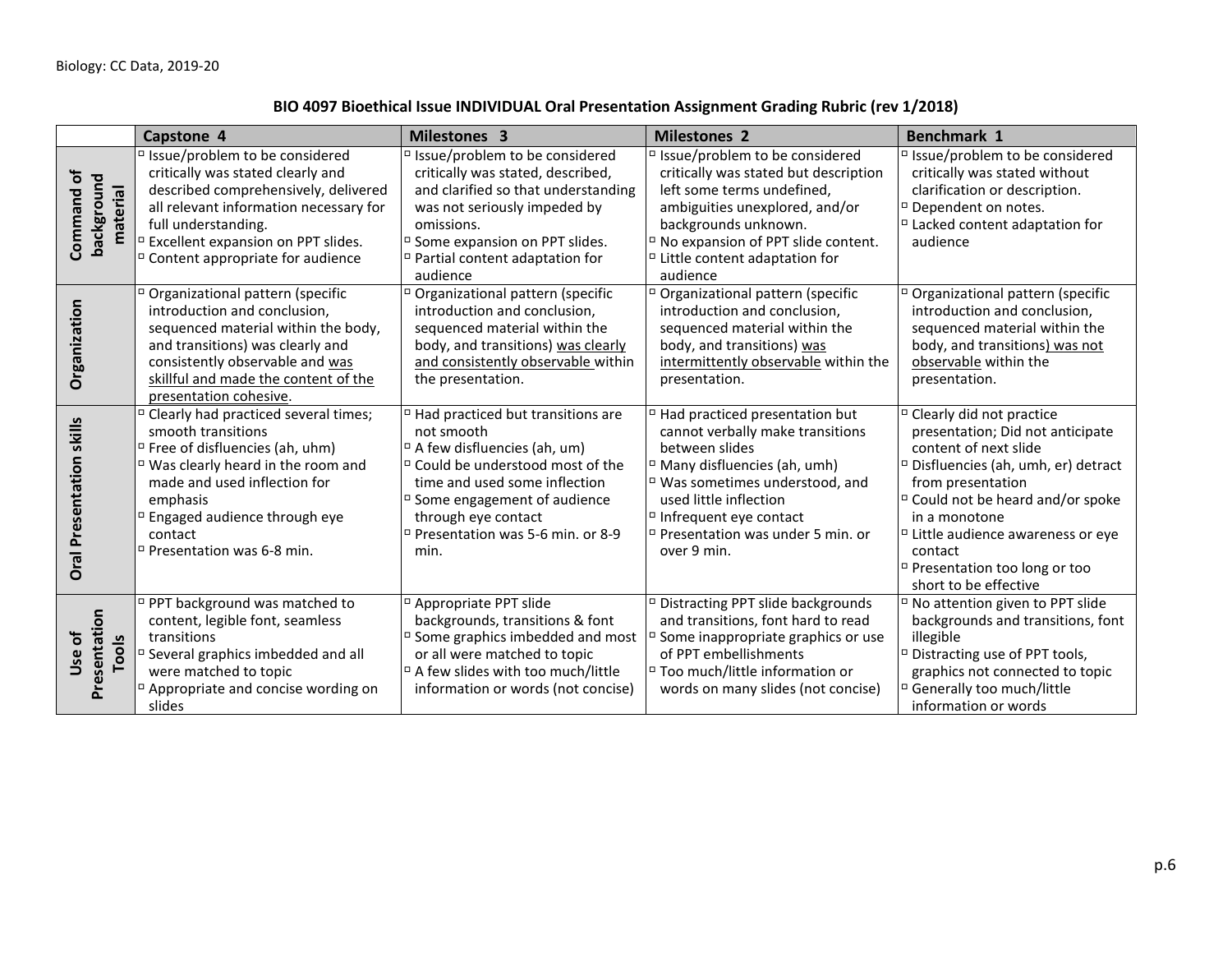|                | $\vert$ <sup><math>\vert</math></sup> Annotated bibliography with 3                                                    | $\vert$ <sup><math>\vert</math></sup> Annotated bibliography with 3    | $\vert$ <sup><math>\vert</math></sup> Bibliography with 3 sources with   | $\vert$ <sup><math>\vert</math></sup> Bibliography with fewer than 3     |
|----------------|------------------------------------------------------------------------------------------------------------------------|------------------------------------------------------------------------|--------------------------------------------------------------------------|--------------------------------------------------------------------------|
| $\bar{c}$ =    | appropriate and related sources                                                                                        | appropriate, but not clearly                                           | minimal annotations submitted to                                         | sources and no (or incomplete)                                           |
| $\overline{a}$ | submitted to Canvas and on slides                                                                                      | related, sources on Canvas and                                         | Canvas and slides.                                                       | annotations on Canvas and slides.                                        |
| <u>ੁੰ</u><br>ᄒ | $\vert$ <sup><math>\vert</math></sup> At least 3 sources less than 7 years old                                         | slides.                                                                | $\vert$ <sup><math>\vert</math></sup> Less than 3 sources 7 years old or | $\vert$ <sup><math>\vert</math></sup> Sources are older than 7 years old |
| ia<br>aixi     | $\vert$ <sup>o</sup> At least 3 sources are from journals or $\vert$ <sup>o</sup> 3 sources less than 7 years old, but |                                                                        | less. Only 1 source from a journal.                                      | $\vert$ <sup><math>\vert</math></sup> No journal sources                 |
| $\sigma$ $\Xi$ | books (not web pages)                                                                                                  | not 3 from journals.                                                   | Scores here on Info Literacy section                                     | $\vert$ <sup><math>\vert</math></sup> Scores here on Info Literacy       |
|                | $\vert$ <sup><math>\vert</math></sup> Annotations clearly indicate why each                                            | $\vert$ <sup><math>\vert</math></sup> Annotations give some indication | below.                                                                   | section below.                                                           |
| 품 은            | article was chosen and value provided                                                                                  | as to why each article was chosen.                                     |                                                                          |                                                                          |
|                | $\vert$ <sup><math>\vert</math></sup> Scores here on Info Literacy section                                             | $\vert$ <sup><math>\vert</math></sup> Scores here on Info Literacy     |                                                                          |                                                                          |
|                |                                                                                                                        | section below.                                                         |                                                                          |                                                                          |